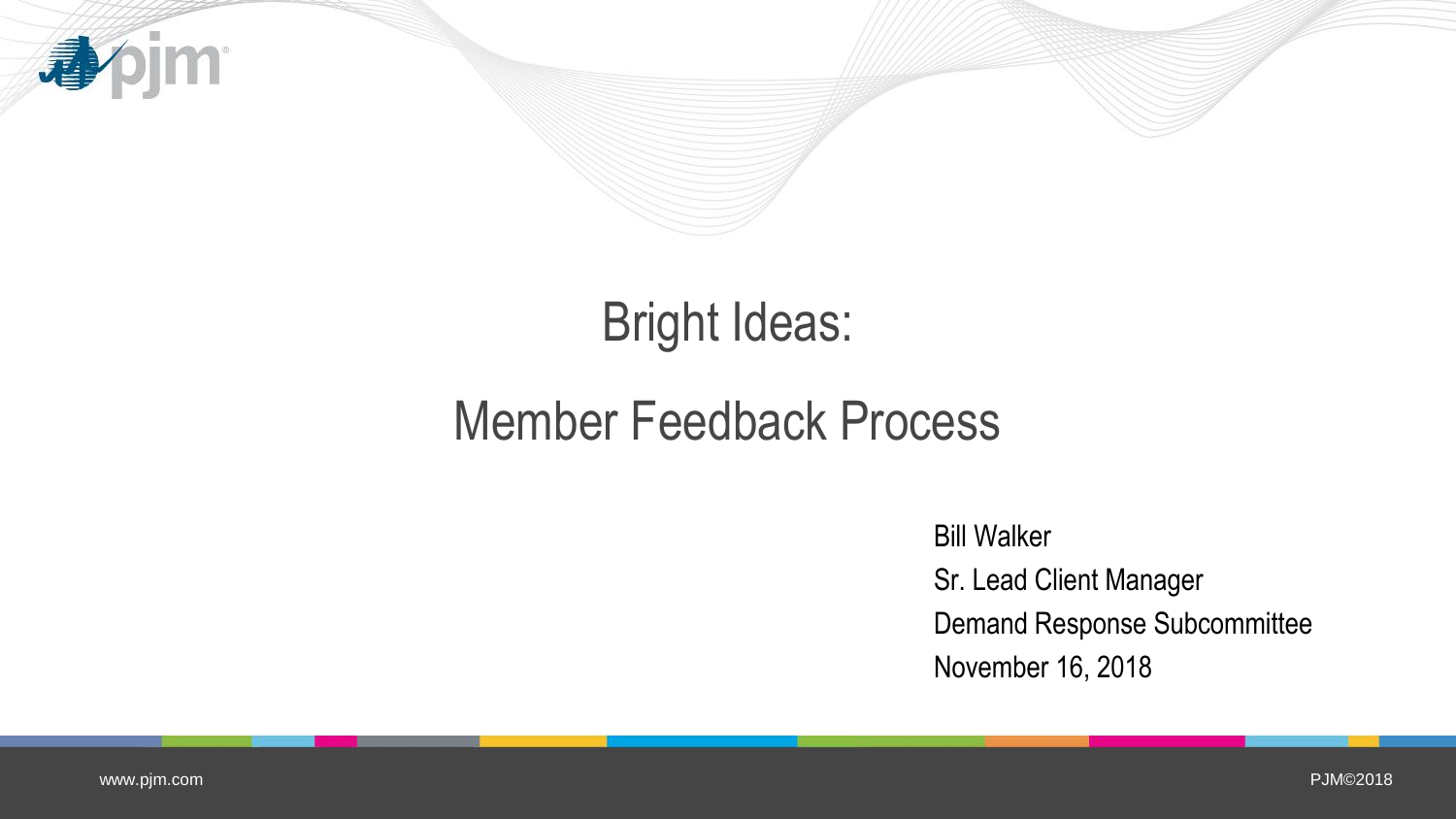

- PJM receives process improvement recommendations from Members, however, we did not have a centralized method to track, review and respond
- In October 2017, PJM launched a mechanism to track, review and respond to these recommendations – Bright Ideas
- PJM cross organizational team determines feasibility of the request, implementation costs and development timeline
- Members can submit recommendations via Tech Change Forum Community or Client Manager
- View your and all Bright Ideas in the Tech Change Forum Community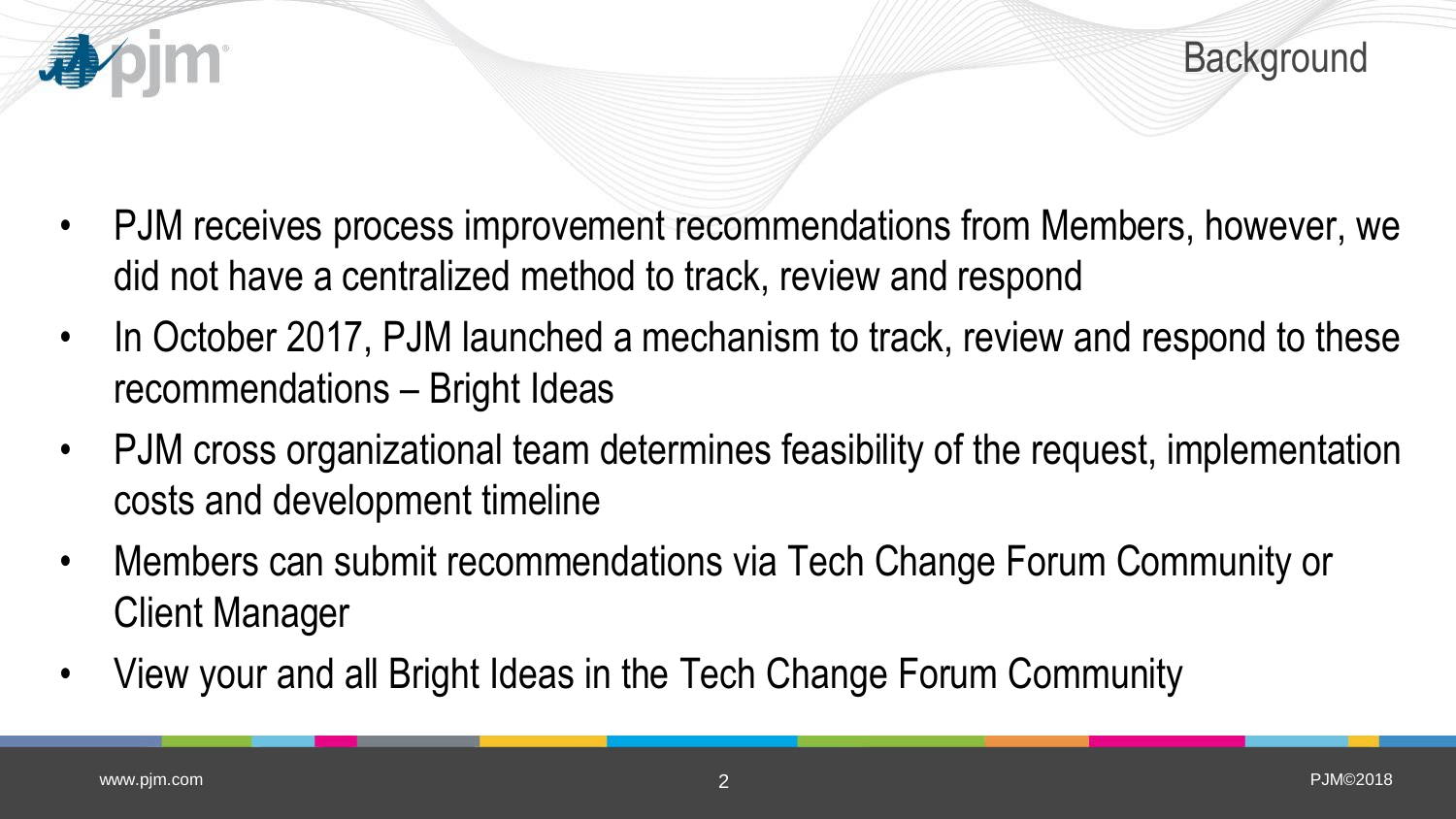

What is a Bright Idea

A recommendation that enhances, changes or creates a way of interacting with PJM – technically, externally or personally

#### **What it is:**

- Change or new feature on PJM.com
- Change or new feature in Tools
- Enhance log-in ability
- Stakeholder meeting data/information
- **Enhance Governing documents**

### **What it is NOT:**

- Day Ahead Market timing change
- Stakeholder meeting scheduling
- PJM view on a FERC filing
- Change Manual or Tariff language
- Circumvent stakeholder process
- Compromise security or best practices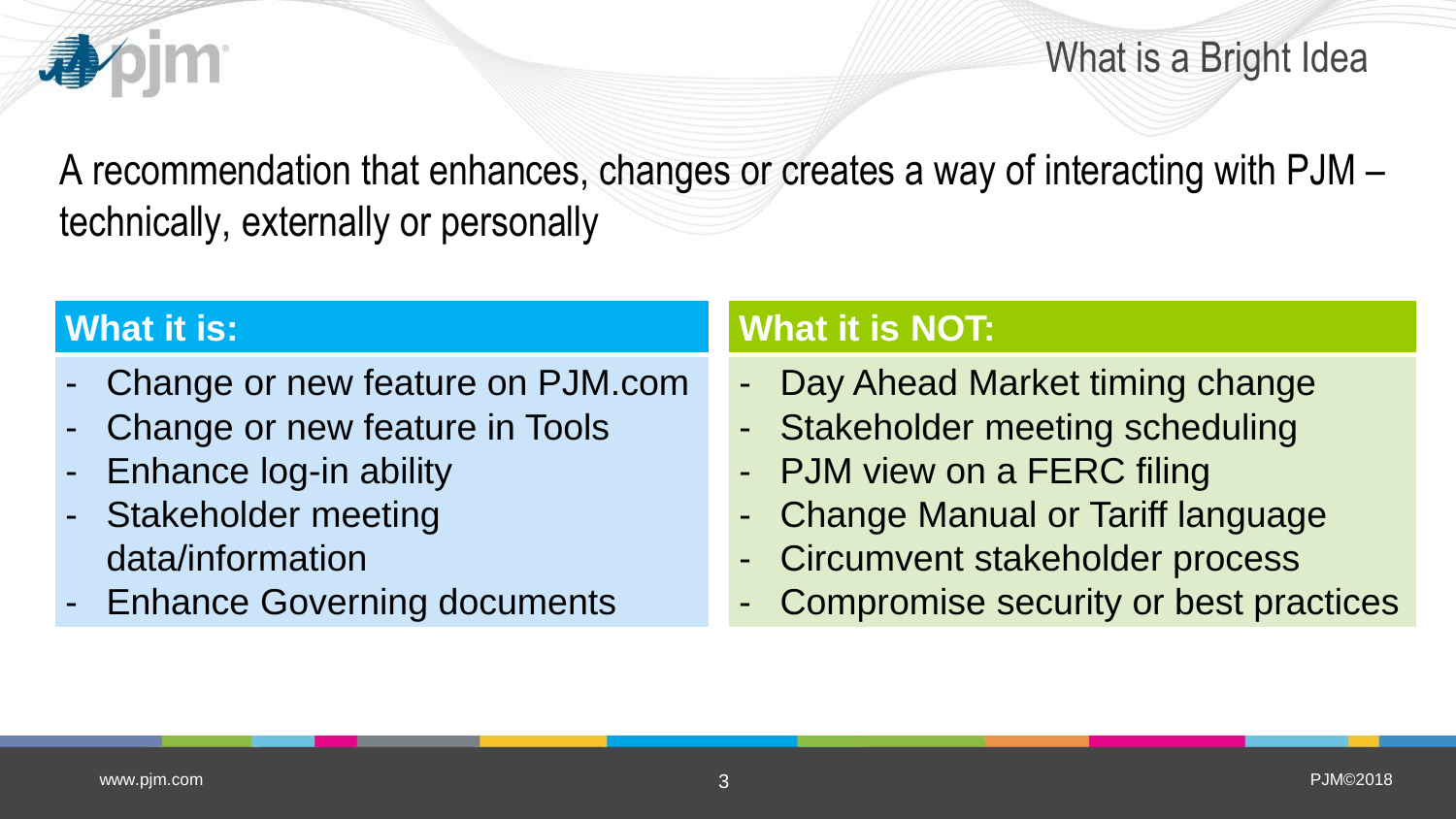

Bright Ideas - Summary

As of October 2018, PJM has received 73 Bright Ideas since October 2017

- 5 have been implemented
- 13 are expected to be implemented before 2018 year end
- 6 are approved but waiting for funding and a project team
- 23 are still under evaluation to obtain feasibility, cost and timeline
- 11 were unable to complete
- 11 were declined
- 2 were resolved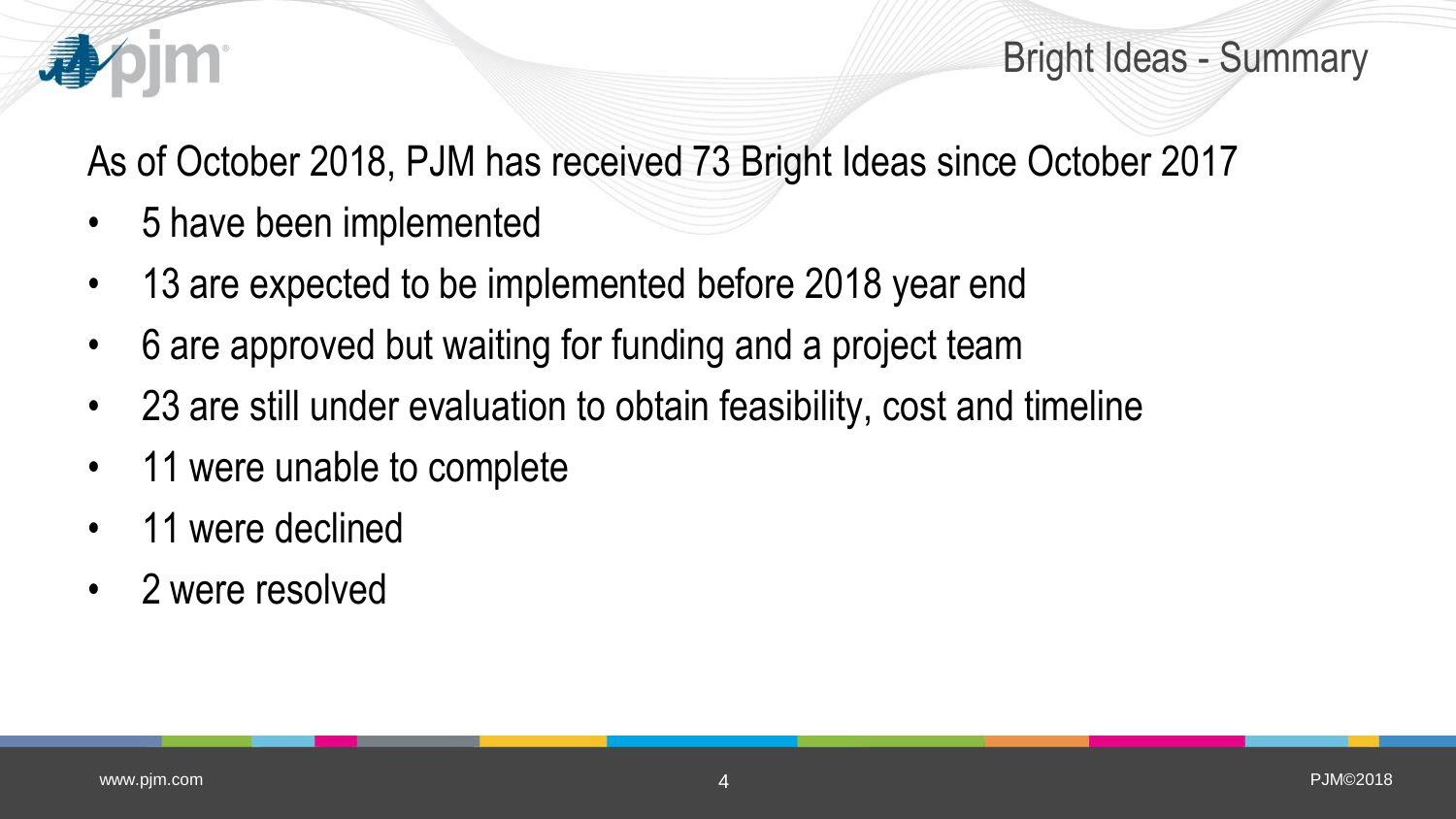

Bright Ideas – Implemented

- 1. Single User Multi-Account (SUMA) (Phase 1)
- 2. Single User Multi-Account (SUMA) (Phase 2)
- 3. Generator LMP Charge Summary Report increased ability to download 7 days instead of only 1 day
- 4. eDART historical Transmission outage report allow for All transmission zones to be selected
- 5. System map restored feature that shows a generating substation as a square instead of circle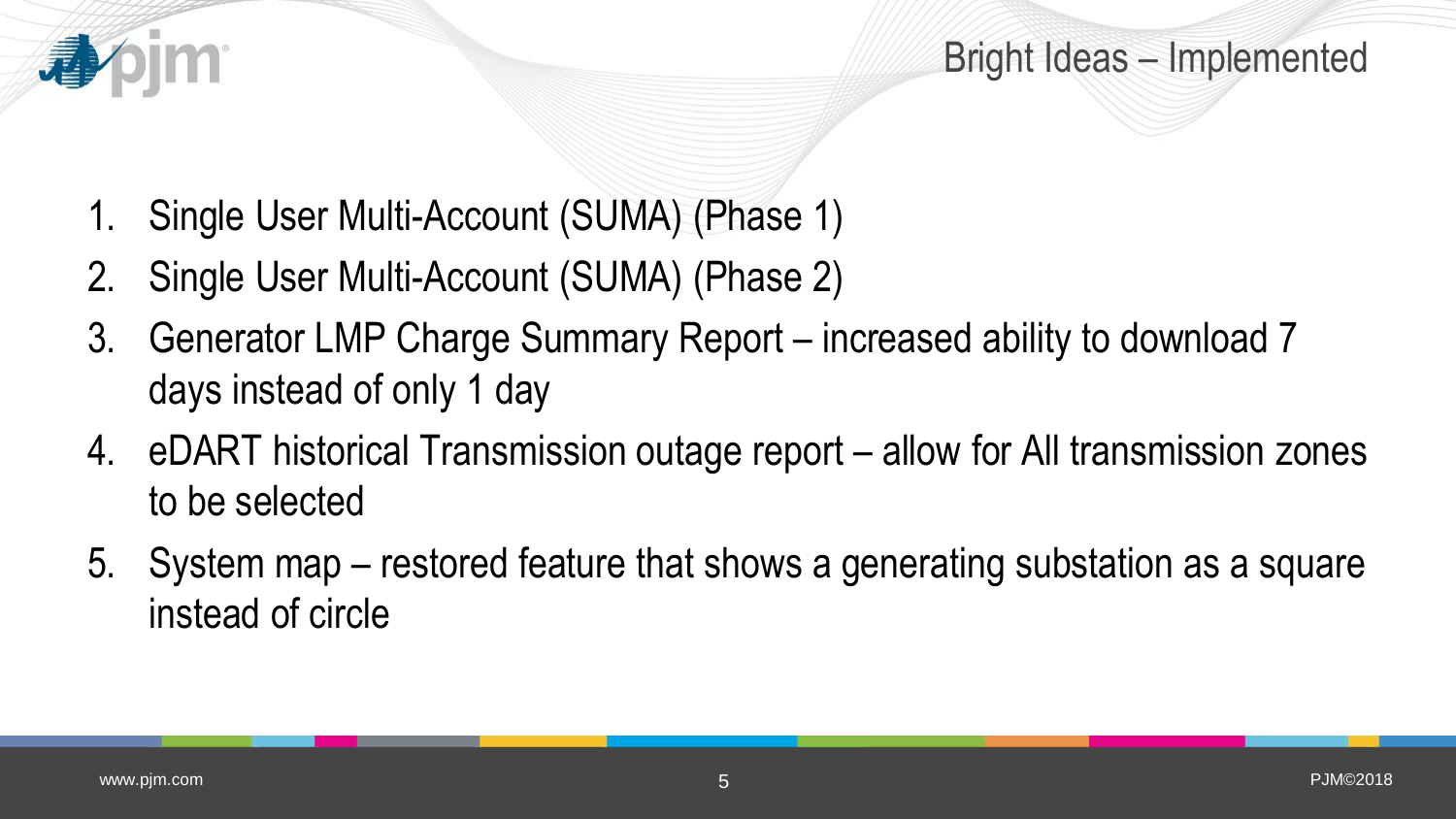

### Bright Ideas –Expected by Year-End

- 1. MSRS Single User Multi-Account (SUMA)
- 2. MSRS Invoices for entire company
- 3. MSRS Consolidated subaccounts in single download
- 4. PJM.com Add Generation Deactivations information to System Map
- 5. PJM.com Create individual stakeholder ICS calendar feeds
- 6. PJM.com create new tools outage page and allow API call
- 7. DR create separate calendar showing energy deadlines
- 8. InSchedule allow confirmation of multiple contracts at one time
- 9. Queue Point allow multiple users access to queue positions (requirements phase only)
- 10. Resource Tracker create Restoration Contact section and add Queue number
- 11. Account Manager enhance current registration process and create 'whitelist' capability
- 12. Account Manager create API to enable user account reconciliation
- 13. Stakeholder enhance current meeting registration process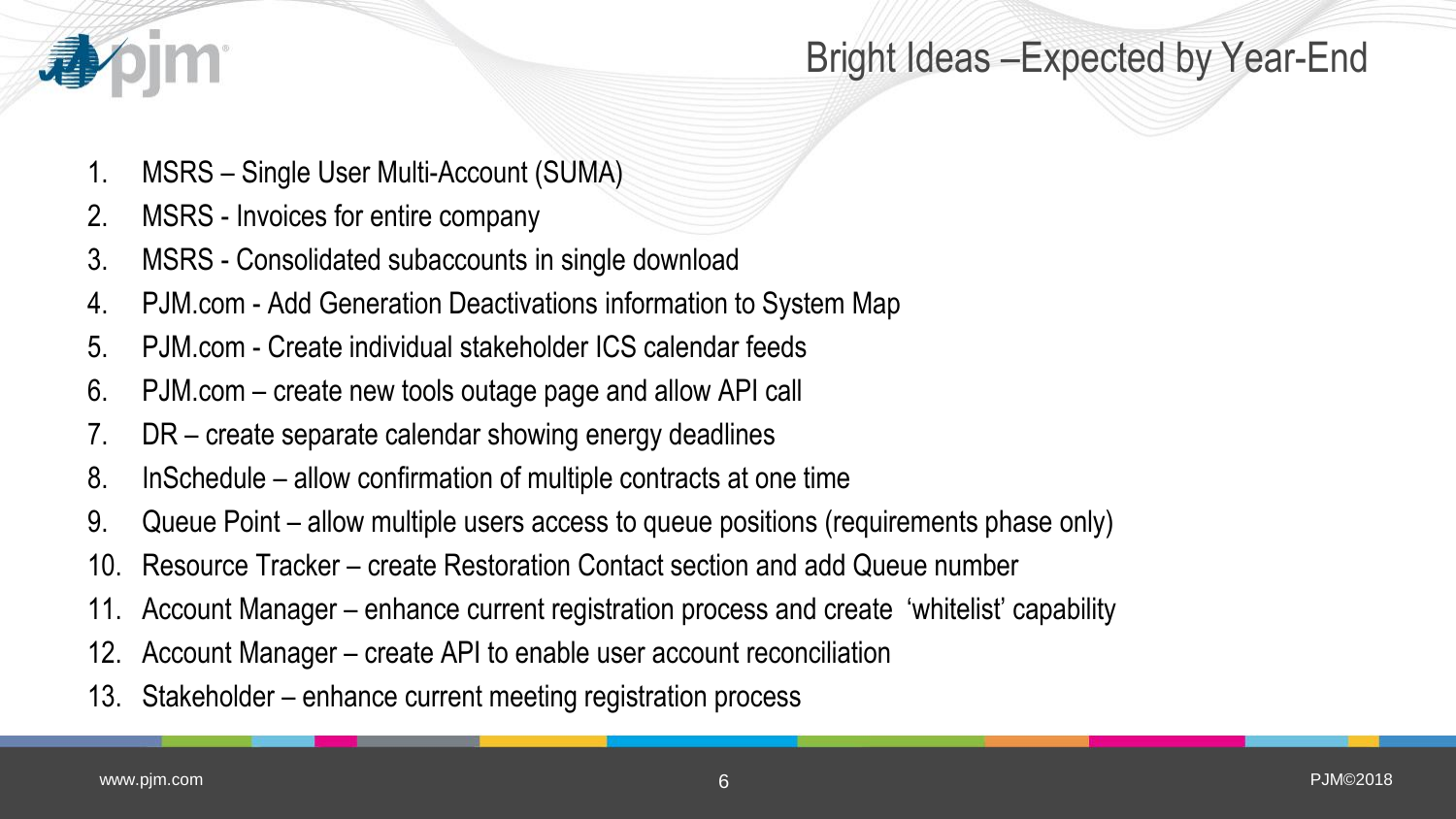### Bright Ideas – Declined or Unable to Complete

#### **Declined:**

- Make PAI over ICCP the primary notification for PAI
- Transfer data between Markets Gateway and eDART
- Send RT LMP via ICCP
- Create own security questions in Account Manager
- Increase the API row limits

#### **Unable to Complete:**

- Auto-populate Markets Gateway with InSchedule data from current day
- Configure Markets Gateway with IE
- **Creating new MSRS reports**
- Expand number of days to download from MSRS
- Allow for automatic collection of data in DM2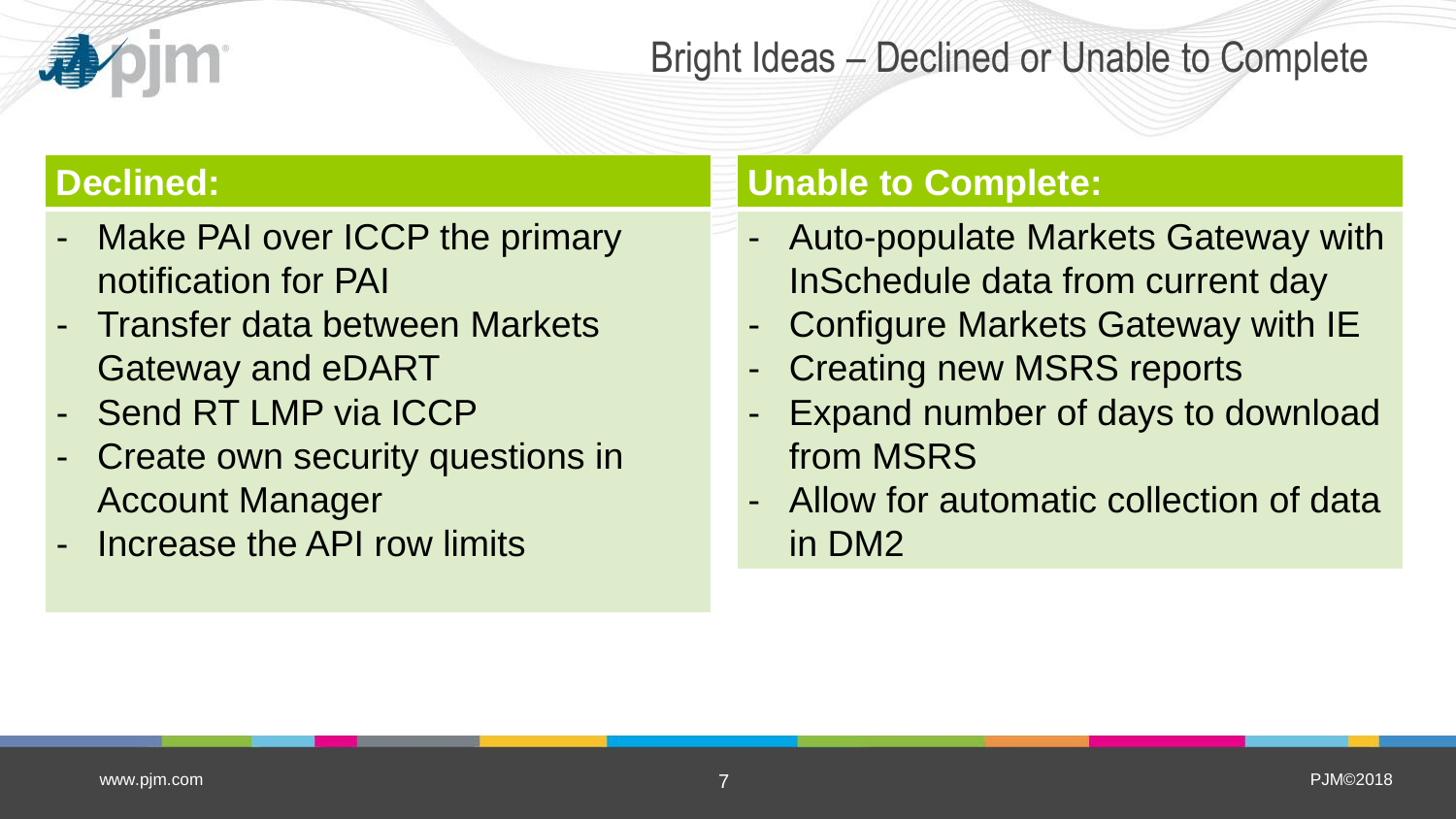

## Tech Change Forum Community

| Search                                                        |                                                                                                                              | <b>Search</b>                     |        |
|---------------------------------------------------------------|------------------------------------------------------------------------------------------------------------------------------|-----------------------------------|--------|
| Topics $\sim$<br><b>Tech Change Forum</b><br>Home<br>Roadmaps | Bright Ideas $\vee$<br>Communities $\sim$<br>Submit A Recommendation                                                         |                                   |        |
|                                                               |                                                                                                                              | <b>Trending Topics</b>            | $\sim$ |
| <b>Initiatives</b>                                            | My Recommendations<br>$\blacktriangledown$ $c$<br>All Recommendations                                                        | Data Miner 2                      | 5      |
| Settlements<br>5-Minute                                       |                                                                                                                              | Data Miner                        | 5      |
|                                                               |                                                                                                                              | Technical                         | 3      |
|                                                               | No questions to show.                                                                                                        |                                   |        |
| General                                                       |                                                                                                                              | <b>DA LMPs</b>                    | з      |
| Data Miner                                                    |                                                                                                                              | Data Miner 2 API                  | 3      |
| <b>Billing, Settlements &amp; Credit</b>                      | My Feed will begin to populate with items based on<br>discussions started by the user as well as topics the user<br>follows. | <b>Community Usage Guidelines</b> |        |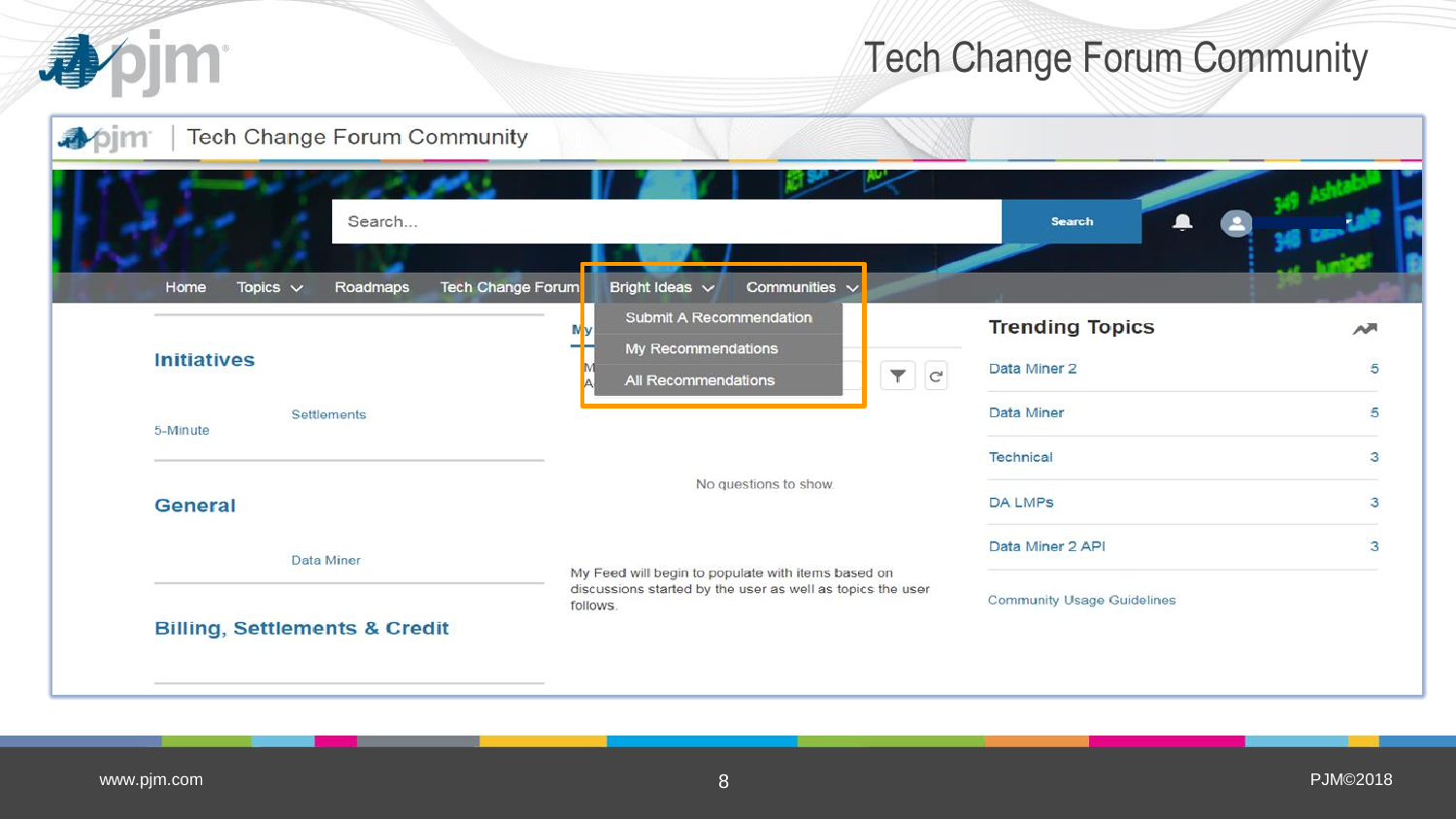

Select "Submit a Recommendation" under the Bright Ideas Menu. **1**



In the Description field, please provide as much detail as possible about your Bright Idea. Should more information be needed, a PJM Client Manager will reach out to you.

Hit submit. **3**



Bright Ideas – Submission Form

Process improvement feedback for PJM can be submitted below to the Bright Ideas team. The team will evaluate the feedback and work with relevant PJM staff members until the request is resolved. The Client Management team will keep you informed of the status throughout the process. For more information, contact PJM Customer Service.

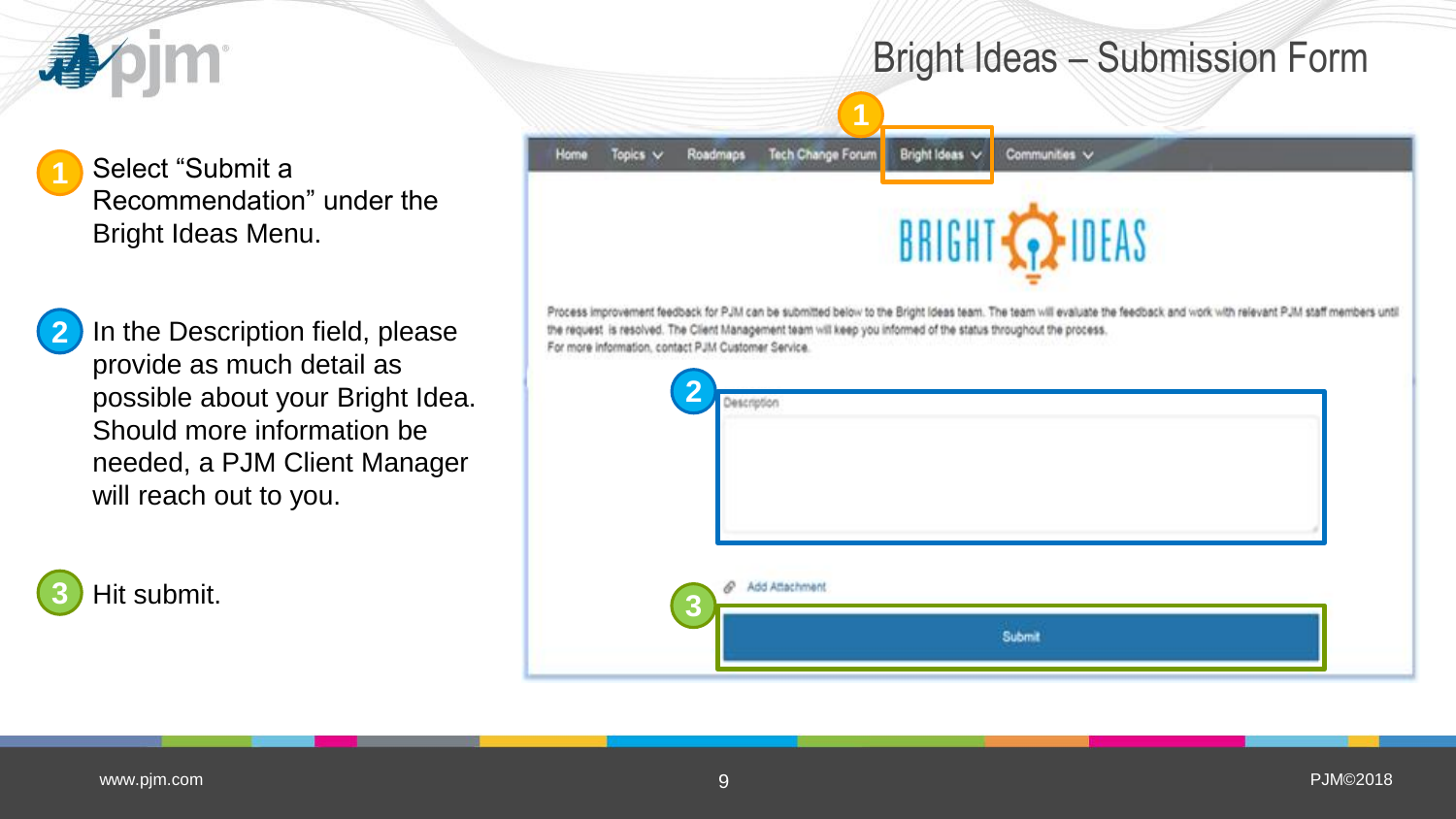## Bright Ideas – All Recommendations Report

Select "All Recommendations" under the Bright Ideas Menu.

bjm

This report will display all of the Bright Ideas Recommendations that are currently being considered as well as their status.

|      |                                                                 | и                                                       |                                  |                       |                        |                                      |                         |
|------|-----------------------------------------------------------------|---------------------------------------------------------|----------------------------------|-----------------------|------------------------|--------------------------------------|-------------------------|
| Home | Topics $\vee$                                                   | <b>Tech Change Forum</b><br><b>Roadmaps</b>             | Bright Ideas $\overline{\smile}$ | Communities $\vee$    |                        |                                      |                         |
|      |                                                                 |                                                         |                                  | BRIGHT <b>AZIDEAS</b> |                        |                                      |                         |
|      | <b>Bright Ideas</b><br>All Recommendations $\blacktriangledown$ | 36 items • Sorted by Idea # • Updated a few seconds ago | 2 <sup>1</sup>                   |                       |                        | $\overline{\mathbb{H}}$ *<br>G<br>☆・ | <b>New</b>              |
|      | $ID$ $\uparrow \vee$                                            | <b>RECOMMENDATION</b>                                   | $\checkmark$                     | CATEGORY              | SOURCE<br>$\checkmark$ | <b>STATUS</b><br>$\checkmark$        | $\checkmark$            |
|      | 000010                                                          | MSRS - Allow the ability to download more than 45 d     |                                  | Process               | Site Visit             | Member Action Required               | $\overline{\mathbf{v}}$ |
| 2    | 000011                                                          | Data Viewer - Allow ability to hide graph legend in Da  |                                  | Data                  | Site Visit             | <b>Under Review</b>                  | $\blacktriangledown$    |
| 3    | 000012                                                          | Stakeholder - Enhance Issue Tracking "Metadata' to i    |                                  | Data                  | Email                  | <b>Under Review</b>                  | $\overline{\mathbf{v}}$ |
| 4    | 000013                                                          | MSRS - Access MSRS invoices for entire company, n       |                                  | Process               | Site Visit             | <b>Under Review</b>                  | $\blacktriangledown$    |
| 5    | 000014                                                          | Markets Gateway - Link Markets Gateway and eDAR         |                                  | Process               | Site Visit             | Declined                             | $\overline{\mathbf{v}}$ |
| 6    | 000015                                                          | Markets Gateway - Immediate transfer of InSchedule      |                                  | Process               | Site Visit             | <b>Under Review</b>                  | $\overline{\mathbf{v}}$ |
| 7    | 000016                                                          | MSRS - Allow for more than 6 months of transmissio      |                                  | Data                  | Site Visit             | Member Action Required               | ▼.                      |

**2**

**1**

看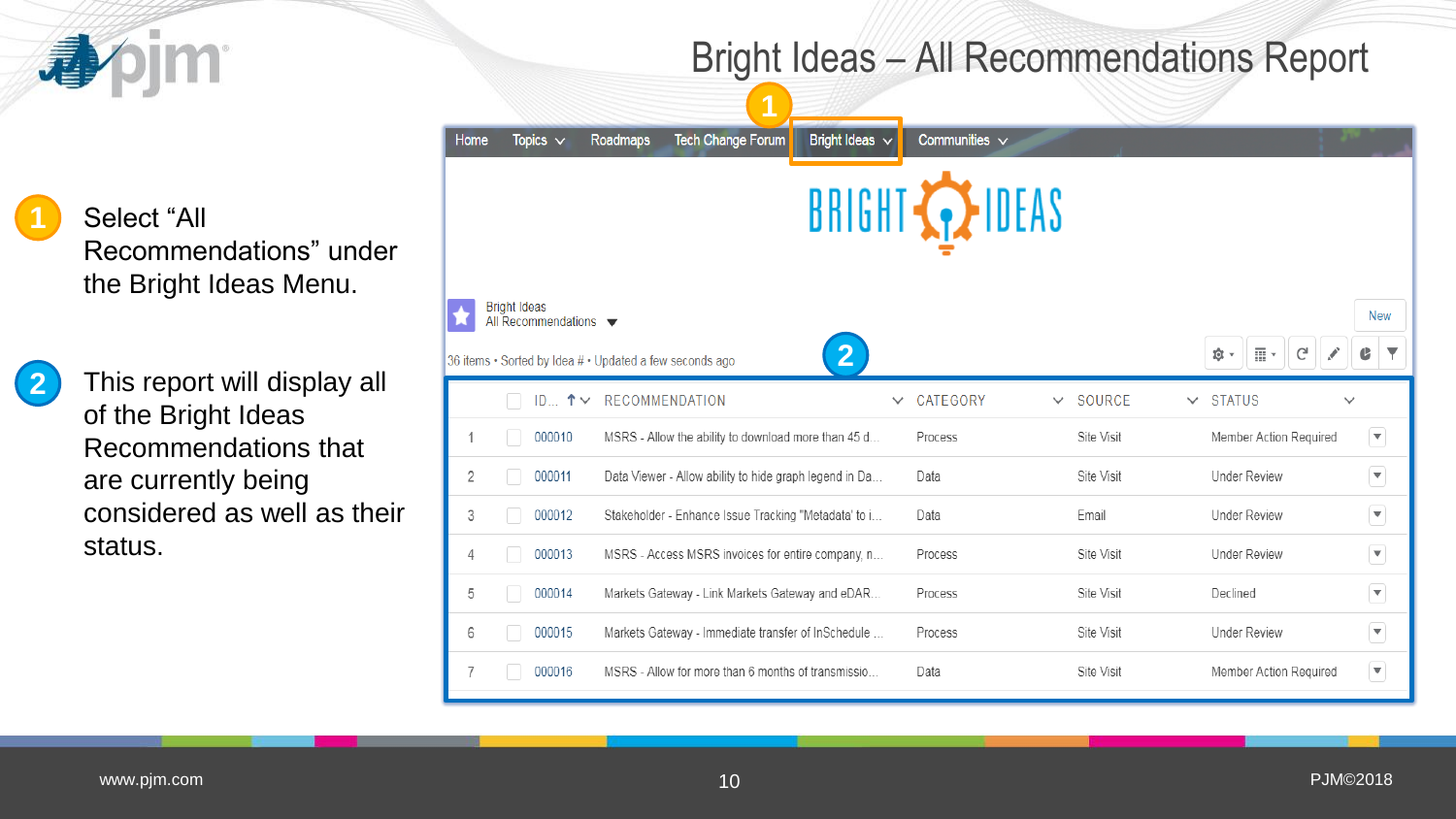

**2**

**1**

### Bright Ideas – My Recommendations Report

Select "My Recommendations" under the Bright Ideas Menu.

This report will display all of the Bright Ideas Recommendations you have submitted that are currently being considered in their status.